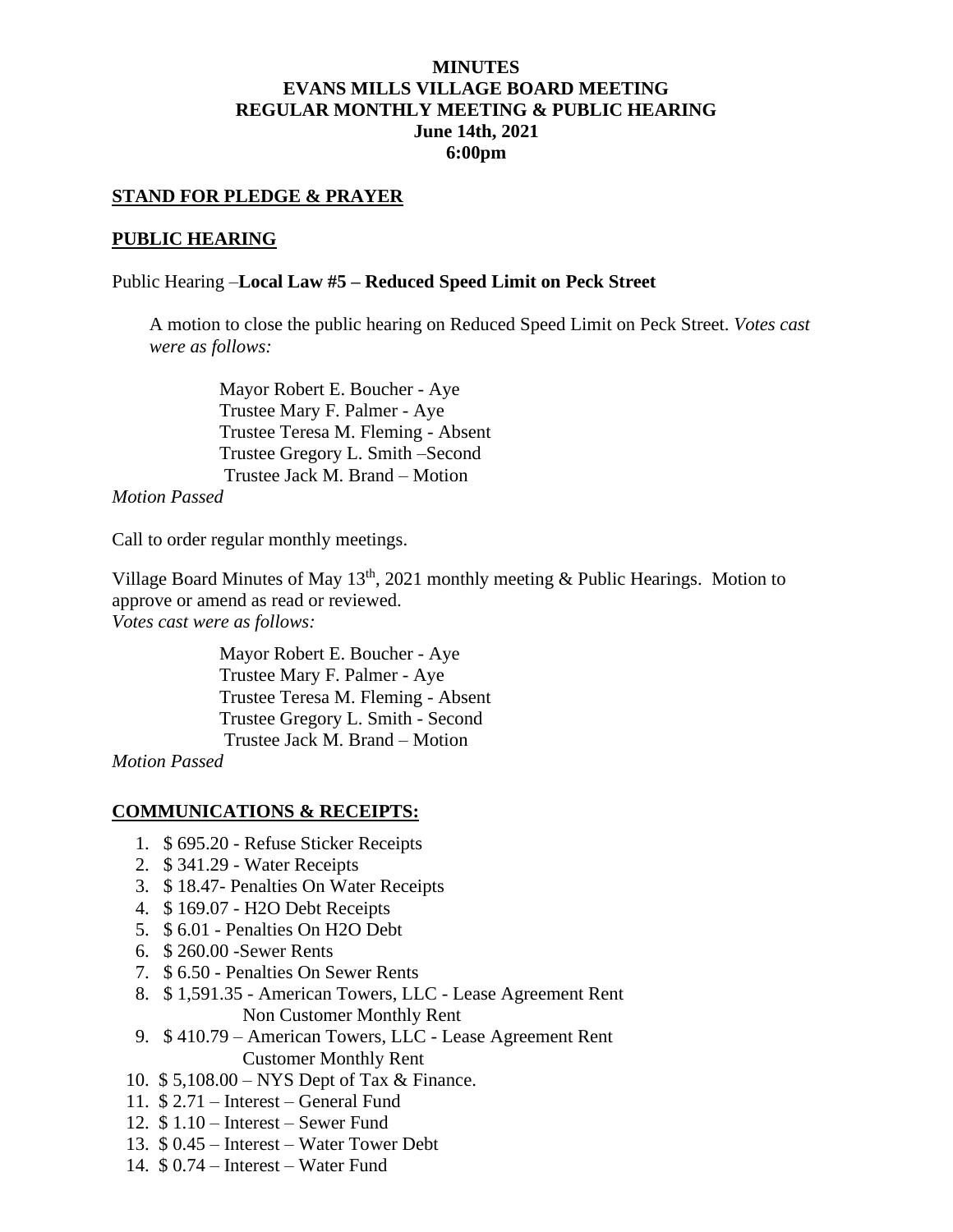- 15. \$.04 Interest Trust & Agency Fund
- 16. \$.09 Interest HRA Fund
- 17. \$70.00 Clean Up Days
- 18. \$30.00 Permit

# **TOTAL REVENUE: \$ 8,711.81**

# **BUSINESS:**

# **AUDITED VOUCHERS:**

**GENERAL FUND:** A motion to pay bills on audited vouchers #1, claims #1-29, totaling \$11,103.72. *Votes cast were as follows:*

> Mayor Robert E. Boucher - Aye Trustee Mary F. Palmer - Motion Trustee Teresa M. Fleming - Absent Trustee Gregory L. Smith – Aye Trustee Jack M. Brand – Second

**WATER FUND:** A motion to pay bills on audited voucher #1, claims #1-10, totaling \$14,003.28. *Votes cast were as follows:*

Mayor Robert E. Boucher - Aye Trustee Mary F. Palmer - Motion Trustee Teresa M. Fleming - Absent Trustee Gregory L. Smith – Aye Trustee Jack M. Brand – Second

**SEWER FUND:** A motion to pay bills on audited voucher #1, claims #1-5, totaling \$1,662.35. *Votes cast were as follows:*

Mayor Robert E. Boucher - Aye Trustee Mary F. Palmer - Motion Trustee Teresa M. Fleming - Absent Trustee Gregory L. Smith – Aye Trustee Jack M. Brand – Second

*\*LIBRARY FUND: Village will submit bills on behalf of the Village Library on audited Voucher #1, totaling \$744.16. No votes to be cast.*

*Motion Passed*

# **RESIDENT CONCERN:**

Residents who expected their water, sewer & h20 debt to be included in their escrow accounts will notice that the County ONLY included sewer in the end. The Village had no say in the matter. Residents will see the unpaid portions going back on their water & sewer bills until paid or we can relevy in the future after the moratorium is over.

# **UPDATE FROM DPW SUPERINTENDENT.**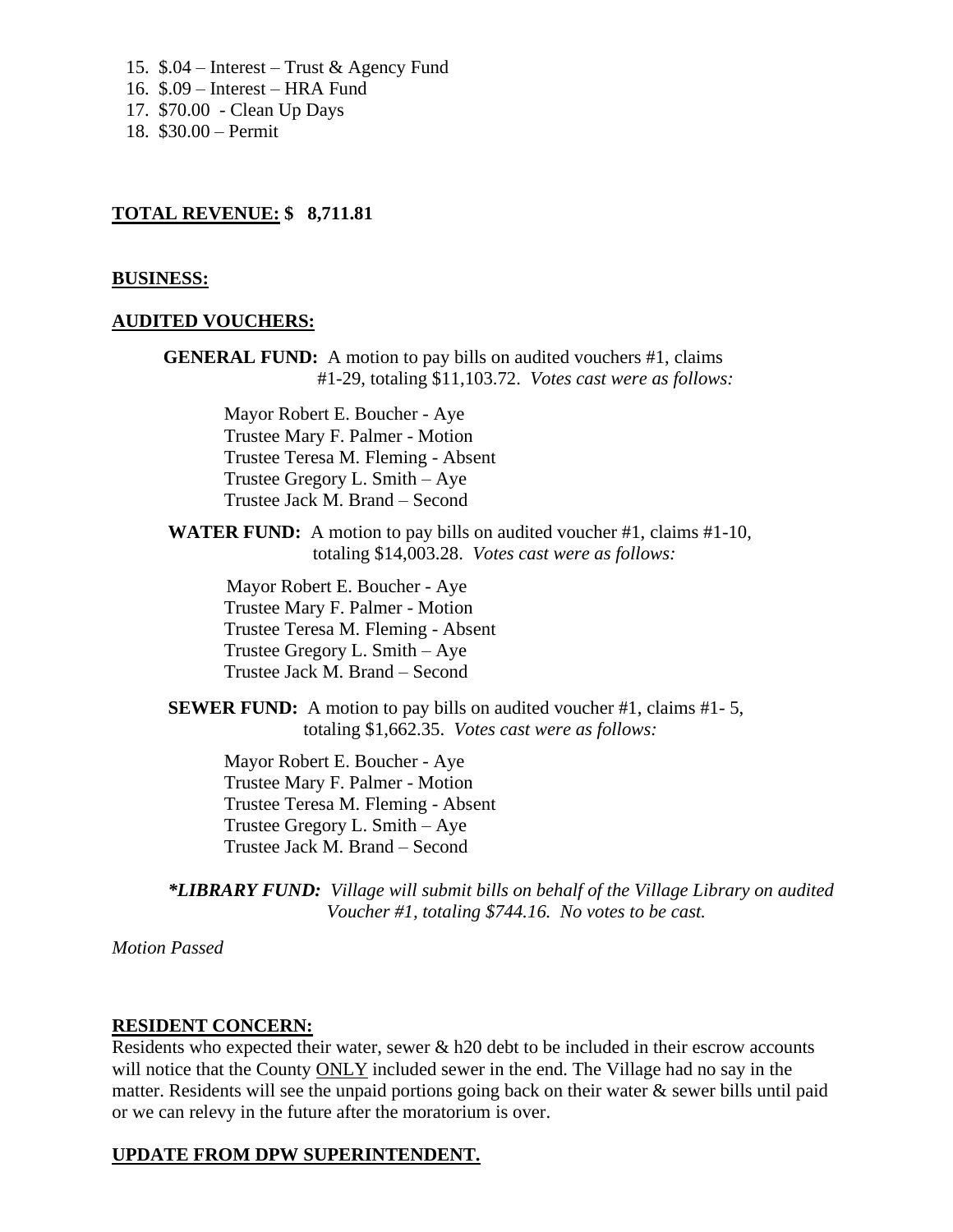### **VILLAGE LAW #5 OF 2021 RESOLUTION**

#### RESOLUTION OF THE VILLAGE BOARD FOR THE VILLAGE OF EVANS MILLS REDUCING THE SPEED LIMIT ON PECK STREET IN THE VILLAGE

#### June 14th, 2021

WHEREAS, at its May 13th, 2021 meeting, the Village Board for the Village of Evans Mills (the "Board") proposed reducing the speed limit to 25 m.p.h. on certain streets located in the Village of Evans Mills (the "Proposed Local Law"); and

WHEREAS, on May 13th, 2021 the Board scheduled a public hearing to be held on June 14, 2021 at 6:00 p.m. and directed the Village Clerk to cause notice of the public hearing to be published in accordance with all legal requirements; and

WHEREAS, on June 14th, 2021, the Board held a properly noticed public hearing with respect to the Proposed Local Law and heard public comments thereon: and

WHEREAS, on June 14th, 2021, the Board amended the Proposed Local Law to only reduce the speed limit to 25 m.p.h. on the following streets: Peck Street

WHEREAS, the Board has considered the Proposed Local Law (as amended) and all comments received concerning it;

WHEREAS, the Board desires to comply with the requirements of State Environmental Quality Review Act ("SEQRA") and its implementing regulations set forth at 6 NYCRR Part 617, and Section 239 of the General Municipal Law, with respect to the proposed law.

NOW, THEREFORE, BE IT RESOLVED that the Board hereby adopts the Proposed Local Law in the form attached hereto as Local Law # 5 of 2021.

BE IT FURTHER RESOLVED that the Board has considered the provisions of Article 8 of the Environmental Conservation Law ("SEQRA") and the regulations adopted thereunder at 6 NYCRR Part 617 and finds the proposed local law to be a "Type II Action" as defined therein. Therefore, no further review is required under SEQRA; and

BE IT FURTHER RESOLVED that the Board directs the Village Clerk to file a certified copy of the Proposed Local Law adopted here with the New York State Secretary of State and to maintain copies of it in the Office of the Village Clerk, which copies will be kept readily accessible to the public and made available upon request, subject only to the limitations established by the Freedom of Information Law.

BE IT FURTHER RESOLVED that the Board hereby authorizes the Village Mayor and the Village Clerk to take any other steps necessary to carry out this Resolution, including making arrangements and expenditures to replace the speed limit signs along the streets affected by this Local Law # 5.

BE IT FURTHER RESOLVED that this law shall take effect immediately upon filing with the Office of the New York State Secretary of State.

The adoption of the foregoing Resolution was moved by \_\_\_\_\_\_\_\_\_\_\_, seconded by \_\_\_\_\_\_\_\_, and duly put to vote, which resulted as follows:

| Robert E. Boucher | Voting | Aye/Nay |
|-------------------|--------|---------|
| Mary F. Palmer    | Voting |         |
|                   |        | Aye/Nav |
| Teresa M. Fleming | Voting | Aye/Nav |
| Jack M. Brand     | Voting | Ave/Nav |
| Gregory L. Smith  | Voting | Aye/Nay |
|                   |        |         |

The resolution was thereupon declared duly adopted.

Dated: June 14th, 2021

and

Votes cast were as follows:

Mayor Robert E. Boucher - Aye Trustee Mary F. Palmer - Motion Trustee Teresa M. Fleming - Absent Trustee Gregory L. Smith - Aye Trustee Jack M. Brand - Second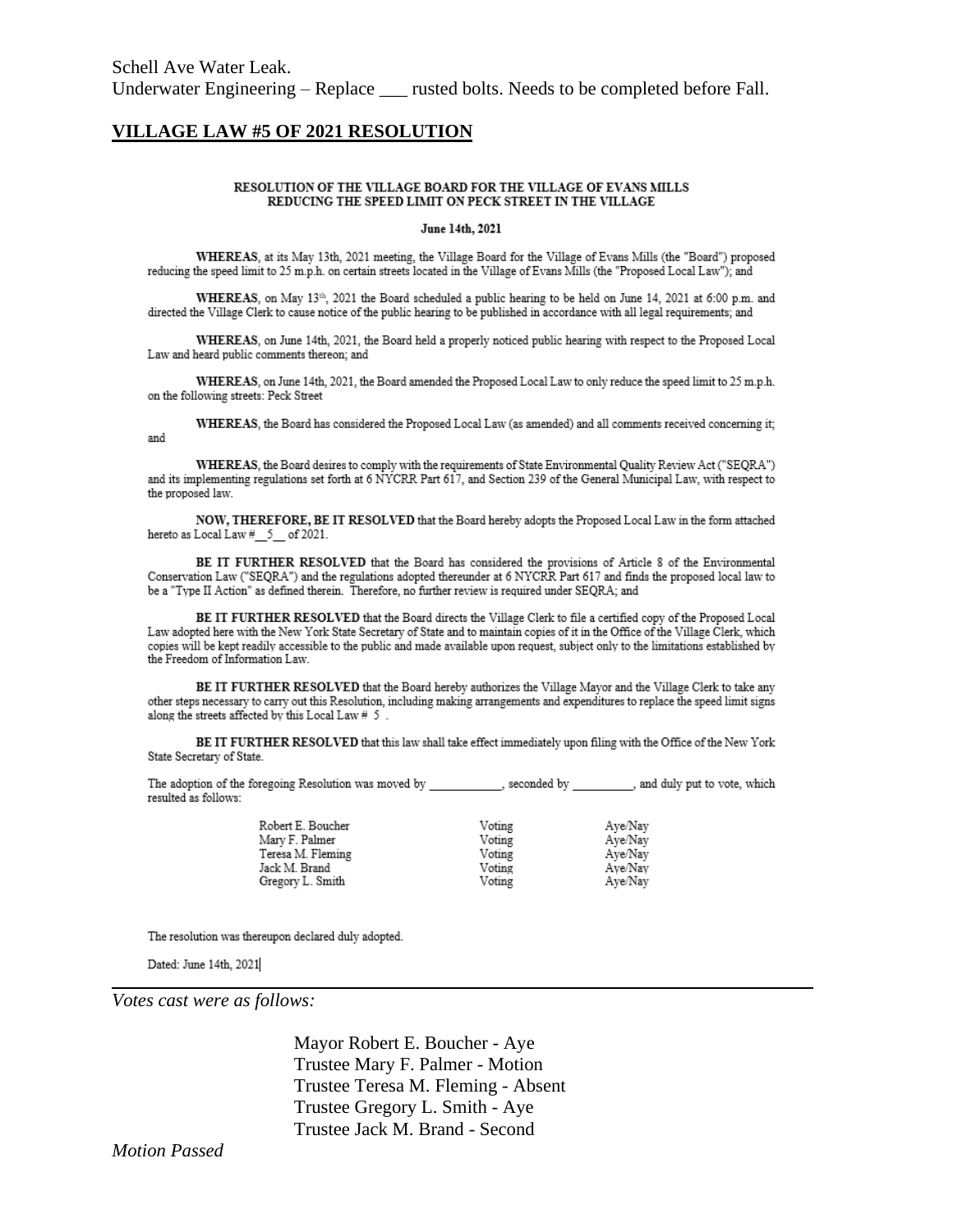# **EXECUTIVE SESSION:**

A motion to go into executive session to discuss personnel matters. *Votes cast were as follows:*

> Mayor Robert E. Boucher - Aye Trustee Mary F. Palmer - Second Trustee Teresa M. Fleming - Absent Trustee Gregory L. Smith - Motion Trustee Jack M. Brand - Aye

*Motion Passed*

A motion to close the executive session. *Votes cast were as follows:*

> Mayor Robert E. Boucher - Aye Trustee Mary F. Palmer - Aye Trustee Teresa M. Fleming - Absent Trustee Gregory L. Smith - Second Trustee Jack M. Brand - Motion

*Motion Passed*

A motion to reopen the regular meeting. *Votes cast were as follows:*

> Mayor Robert E. Boucher - Aye Trustee Mary F. Palmer - Motion Trustee Teresa M. Fleming - Absent Trustee Gregory L. Smith - Second Trustee Jack M. Brand – Aye

*Motion Passed*

### **PART-TIME DPW LABORER:**

A motion to hire \_\_Larry Spencer\_\_ at the rate of \_\_\$16/hr\_\_\_. Starting immediately. *Votes cast were as follows:*

> Mayor Robert E. Boucher - Aye Trustee Mary F. Palmer - Aye Trustee Teresa M. Fleming - Absent Trustee Gregory L. Smith - Motion Trustee Jack M. Brand – Second

## **REMOVAL OF EMPLOYEE**

Permission given to the Mayor to give 2 weeks notice to Merritt Makuch as Part Time laborer. *Votes cast were as follows:*

> Mayor Robert E. Boucher - Aye Trustee Mary F. Palmer - Aye Trustee Teresa M. Fleming - Absent Trustee Gregory L. Smith - Motion